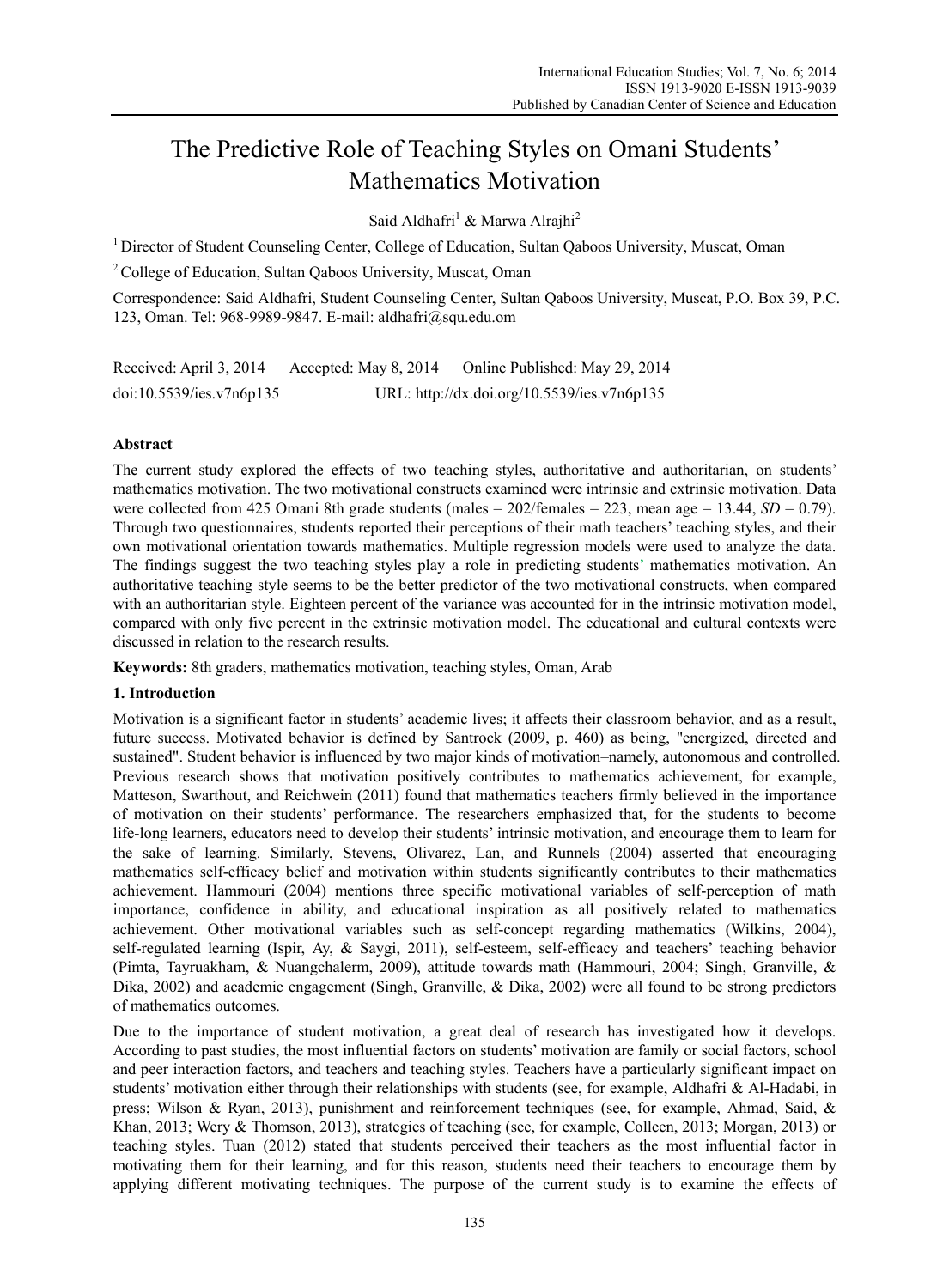mathematics instructor teaching styles (authoritative and authoritarian) on students' mathematics motivation.

# *1.1 Teaching Styles*

Several studies have documented the impact of teaching styles on students' school outcomes. Teacher styles play a significant role in shaping students' perceptions about the teacher and the class (Coldren & Hively, 2009; Walker, 2008). Many researchers have identified these styles as corresponding to those found in the parenting literature. Dever and Karabenick (2011) defined parenting styles according to Baumrind's two dimensions: responsiveness and demandingness. Responsiveness involves warmth, care, and meeting individual needs, while demandingness involves high expectations, strong behavioral control, and autonomy support. Based on these two dimensions, parenting styles were grouped into three categories: Authoritative parents are highly responsive and highly demanding; authoritarian parents are highly demanding but exhibit little responsiveness; and permissive parents are characterized as showing great deal of care (highly responsive) while placing minimal demands (low demandingness) (Baurmind, 1978, 1991; as cited in Walker, 2008). Baurmind stated that the presence of authoritative parents result in the, "most positive outcomes" both psychologically and academically. This view is shared by Dever and Karabenick (2011), who found that children who constantly had authoritative parents were intrinsically motivated, and high achieving in school. Similar findings were reported for parenting styles across different cultures, including the Arabic culture (Aldhafri, 2011; Assadi et al., 2007; Besharat et al., 2011; Cheung & McBride-Chang, 2008; Gonzalez, Holbein, & Quilter, 2002; Turner, Chadler, & Heffer, 2009).

Many researchers have stressed that the demandingness and responsiveness dimensions provide more effective results when they are presented together, than when either one is presented alone. Dever and Karabenick (2011), for example, examined the effects of the two characteristics of the authoritative teaching style (i.e. academic pressure/demandingness and teacher caring/responsiveness) on students' interest and achievement in mathematics. They found that academic pressure was highly positively related to students' interest in mathematics, regardless of their ethnicity; and this pressure also positively affected students' achievement gains. Wentzel (2002) stated that high expectation, which is a major part of demandingness, is positively associated with students' goals and interests.

However, demandingness may lead to negative outcomes when it exists without responsiveness, as is the case with authoritarian teachers. For instance, Walker (2008) indicated that the authoritarian teacher provides less support for students' autonomy by giving them limited opportunities for independent work, which leads to lower academic self-efficacy relative to students with an authoritative teacher. He adds that an unresponsive and highly demanding style may lead to both a greater use of self-handicapping behaviors, and lower social self-efficacy.

Similarly, responsiveness alone, as seen in permissive teachers, is not enough to produce positive academic outcomes. That is not to say it is unnecessary, and researchers have often highlighted the importance of caring in teacher-student relationships. For example, having studied authoritative schools that are exemplified by demandingness and responsiveness, Gill, Ashton, and Algina (2004) found that students' perception of school responsiveness was found to be positively associated with their engagement and internal control. Teachers have reported that students in general tend to put more effort into learning when they perceive that their teachers care about them (Muller, 2001). Furthermore, Domino (2009) stressed that when students perceive that their teachers care about them and their mathematics learning, they feel comfortable and free to ask questions. The students in this type of classroom experience a relaxed atmosphere that can enhance their learning through participation, and interaction with the teacher. Results from permissive classrooms, however, stress that despite the usefulness of teacher responsiveness in supporting students' engagement and in motivating them, demandingness is a vital element for learning; and according to Walker (2008) a teacher's responsive statements in the classroom may even weaken their teaching effectiveness.

As can be seen from the reviewed literature, there are many studies focusing on the effect teaching styles have on different school outcomes; however, there is a dearth of research which has examined the effects these styles have on student motivation, especially with regard to mathematics. Therefore, this research was conducted to fill this gap in the literature.

## *1.2 The Study Design and Context*

The reason behind studying students' motivation in mathematics stems from the fact that this core subject has the potential to play a crucial role in nation development. It is fundamental in that it forms the basis of all dominant technology and industry. In his article, Clement (2003) stressed that, for three main reasons, improving mathematics ability in children should be equal in priority to improving reading. First of all, children are interested in mathematics from their early years; second, in our technologically infused lives, students lacking math literacy can be labeled with "second-class status"; and finally, learning literacy and reading are both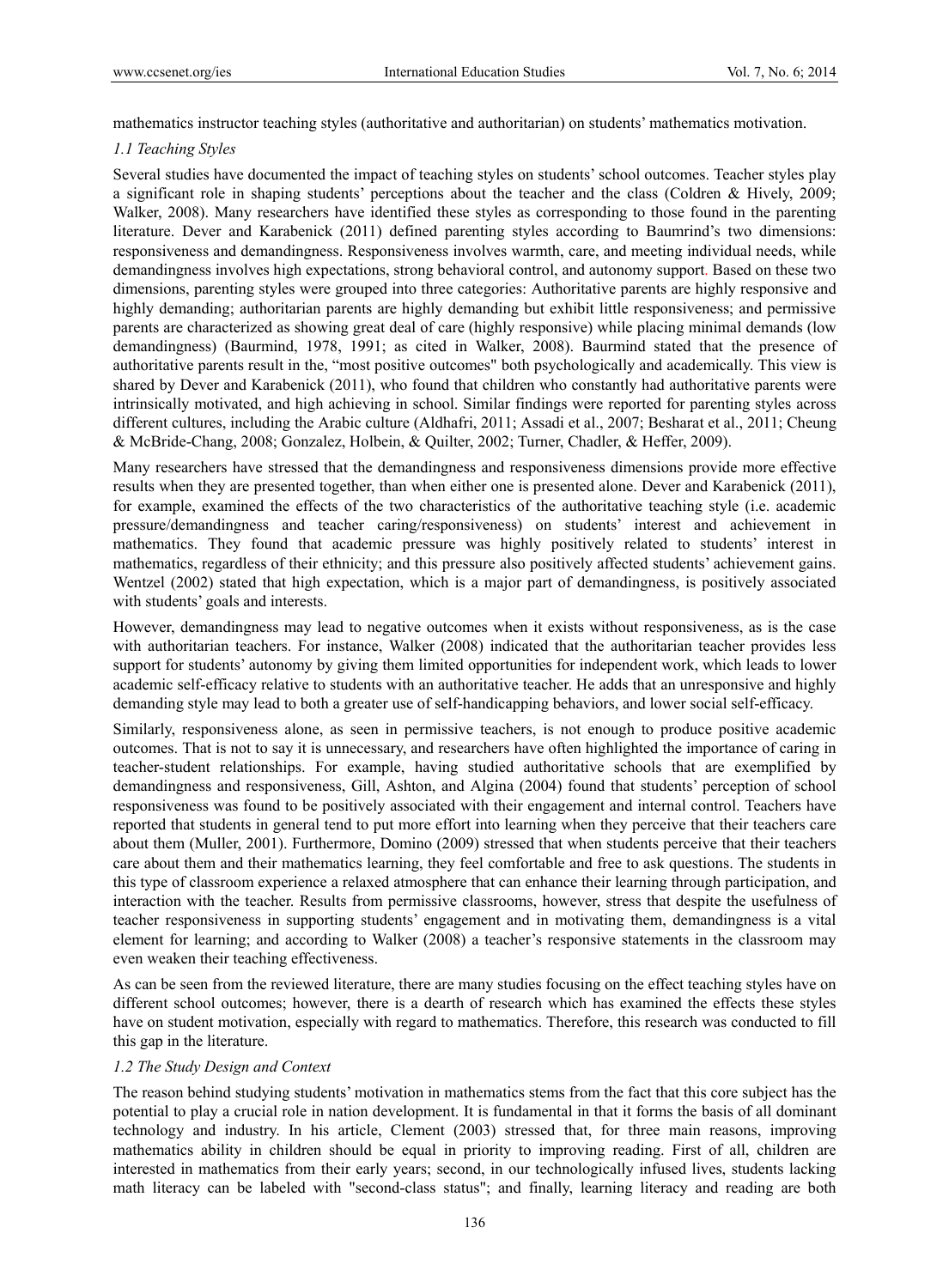fostered by learning mathematics. In 2007, an event called *Engaging Math,* organized by the Engineering and Physical Sciences Research Council (EPSRC), and the Council for the Mathematical Sciences highlighted that as technology plays a major role in almost every part of modern society, mathematics is becoming essential. In actuality, for many challenges faced by graduates, using mathematics is the only way to find solutions (Anonymous, 2007).

The current study examines the connections between teacher styles and student mathematics motivation using an Omani sample population. The Omani culture is considered a collective culture that promotes conformity to authority (Hofstede, 2001; Triandis, 1989). This examination expands on recent research to understand student-teacher relationships in a different teaching context from that which is available in the western literature. Evidence of construct validity can be obtained for western based measures when used in other, non-western, cultures, such as the current Arabic culture. Examining teaching styles may allow development of a theoretical base for possible future interventions to promote specific teaching styles, in particular, ones that are found to support students' mathematics motivation.

The study examines the effects of mathematics teachers' teaching styles on students' autonomous, and controlled mathematics motivation; and investigates possible differences in the effects of three teaching styles, authoritative, authoritarian, and permissive, on students' motivation, while controlling for gender effects.

# **2. Method**

# *2.1 Participants and Procedures*

The sample consisted of 425  $8<sup>th</sup>$  grade students from three school districts in the Sultanate of Oman. Females represented 52.5% of the total sample. The mean age of the participants was  $13.44$  (*SD* = 0.791). The students were informed that participation in the study was voluntary; that it did not have any bearing on their class grades; and that their teachers would not have access to the data. The participants were assured of confidentiality, and were asked not to write any identifying information. No teachers were present during data collection, which was carried out during class sessions by research assistants. All students who attended class on the day of data collection agreed to participate. Participants took approximately 40 minutes to complete the questionnaires.

## *2.2 Instruments*

To examine the effects of teaching styles on student motivation, two instruments were utilized. In order to examine teaching styles, the researchers constructed the Students' Perceptions of Teaching Style Scale (SPTSS), which was based on the Arabic version of the Parenting Authority Questionnaire (APAQ) (Aldhafri et al., 2009; Buri, 1991). For measuring students' motivation, the Mathematics Motivation Scale (Jalal, Alsawaie, Alsartawi, Alghazo, & Tibi, 2012) was used after examining its appropriateness for the Omani school context. Descriptions of the two instruments follow.

## 2.2.1 The Teaching Style Scale (TSS)

Arising from the absence of a good measure of teaching styles in the Arabic context, the researchers consulted the available literature and constructed a new questionnaire that covers a wide range of teaching styles. As mentioned earlier, a review of the literature revealed a good conceptualization of teaching styles was found in the parenting styles research, where parenting styles were divided based into two domains: demandingness and responsiveness, as suggested in Baumrind's model. After reviewing the parenting literature, Aldhafri and his fellow researchers have concluded that this theoretical framework is best captured by Buri's Parenting Authority Questionnaire (PAQ) (Aldhafri et al., 2009; 2011; Alkharusi, Aldhafri, Kazem, Alzubiadi, & Al-Bahrani, 2011) The PAQ is a 5-point, 30-item measure that has three subscales: authoritative, authoritarian, and permissive. Each dimension was measured using 10 items. Consistent with the findings from different populations (Assadi et al., 2007; Dwairy, 2004; Gonzalez et al., 2002), Aldhafri and his colleagues reported adequate reliability and validity evidence for the three susbcales measured in the PAQ. To get total scores, the 10 items for each subscale were summed, with higher scores indicating higher levels of each teaching style dimension measured.

Factor analysis of the (TSS) data did not support the 3-factor solution found in the parenting style literature. Neither an eigenvalue greater than one criterion, nor the scree plot supported the three factor solution. The first criterion yielded 9 unexplained factors and the scree plot supported a 2-factor solution. The scree plot results suggested that only authoritative and authoritarian teaching styles are well defined in the Omani context. Therefore, items related to the permissive style were excluded from further analysis. Using a cut score of 0.30 for factor loadings, nine items loaded as predicted in the authoritative scale, and seven items loaded in the authoritarian scale. One item was thus deleted from the authoritative scale (item 4) and three items were deleted from the authoritarian scale (items 1,  $2 \& 10$ ). The first factor accounted for 13.28% of the variance, while the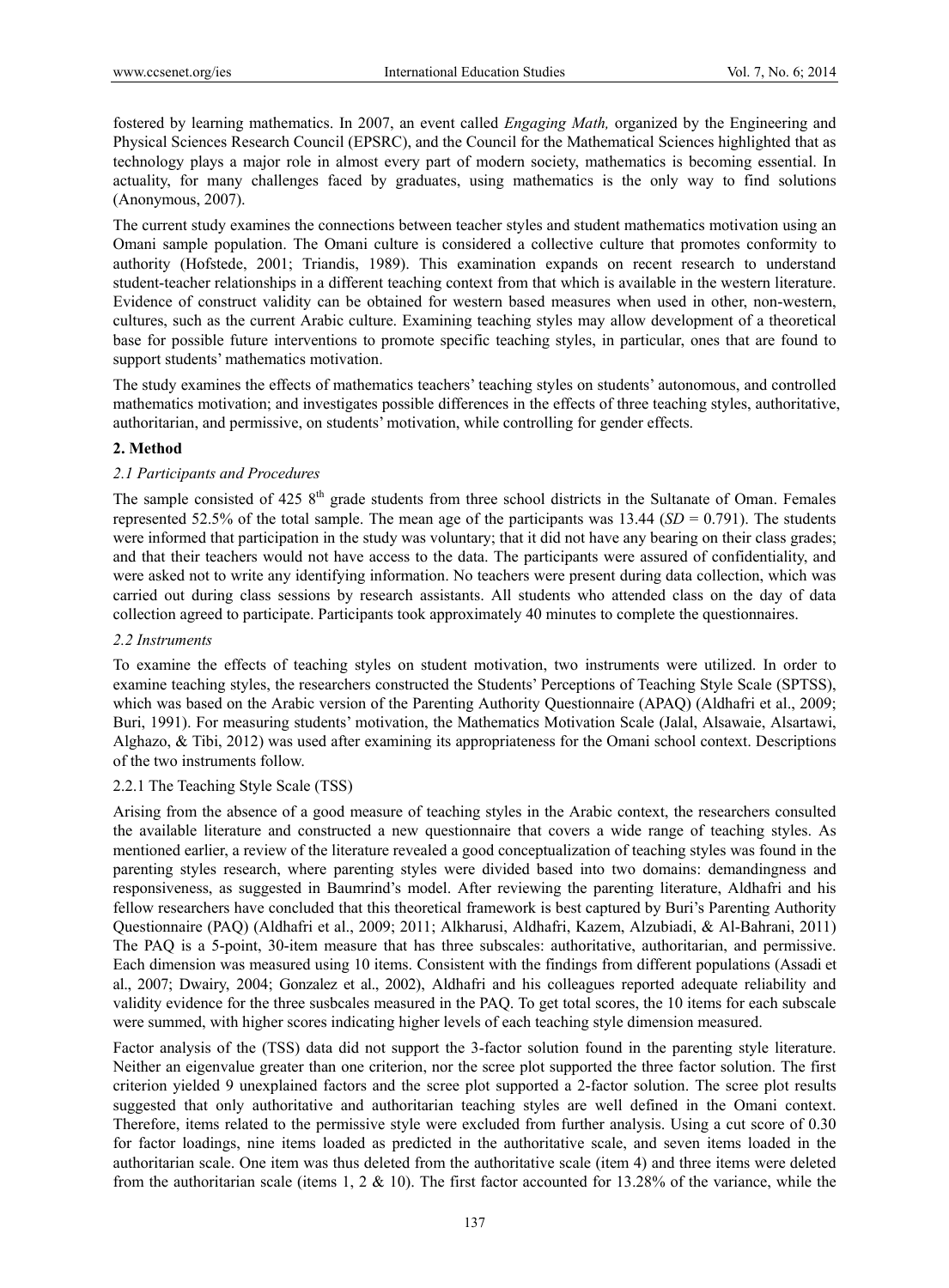second factor accounted for 7.56% of the variance. Item-total correlations were all significant and ranged between 0.46 and 0.60 for the authoritative scale. Similarly, item-total correlations for the authoritarian scale were all significant and ranged between 0.49 and 0.57. Cronbach's alphas of 0.73 and 0.58 were obtained for the authoritative and authoritarian subscales, respectively.

## 2.2.2 The Mathematics Motivational Scale

To measure students' mathematics motivation, the researchers used the Mathematics Motivation Scale (MMS) (Jalal et al., 2012). The MMS is a 44-item 5-point Likert scale that measures students' mathematics motivation based on self-determination theory. The MMS was developed using 1,481 responses of school students in the United Arab Emirates. Initially Jalal et al. (2012) developed an initial item pool; examined the correspondence between the items and each motivation subscale; checked the administration instructions; and examined the final version for validity and reliability. The researchers reported adequate evidence for internal consistency, content validity, and structure validity (See Jalal et al., 2012, for more validity-related information).

The MMS was constructed based on five theoretical subscales: amotivation, external regulation, introjected regulation, identified regulation, and intrinsic motivation. Participants rated their mathematics motivation across the five Likert responses. To obtain a total score for each subscale, items scores were summed, so that high scores reflect high levels of mathematics motivation. Using exploratory factor analysis, Jalal et al. (2012) did not find support for the five theoretical subscales. Rather, the data suggested the presence of only four subscales, with identified regulation motivation not emerging as a factor. Before using the MMS data for analyses, factor analyses were run using the MMS Omani data. Evidence was found for a two-factor solution representing intrinsic motivation and extrinsic motivation, both of which were used in the current analyses. The two factors explained 22.62% and 12.89% of the variance, respectively. Item loadings of the intrinsic motivation factor were 0.40 or above and loadings of the extrinsic motivation scale were 0.32 or above. Item-total correlations for the intrinsic motivation scale ranged between 0.34 and 0.65, while they ranged between 0.29 and 0.75 for the extrinsic motivation scale. All correlations were significant. Internal consistency coefficients for the two scales showed good reliability evidences ( $\alpha$  = 0.92,  $\alpha$  = 0.85, respectively).

## **3. Results**

## *3.1 Preliminary Analysis*

Prior to data analysis, the study variables were screened for outliers and normality. There was no concern about deviation from normality. Descriptive statistics of the study variables are presented in Table 1. Students were found to most likely agree that their teachers use both authoritative and authoritarian teaching styles. In terms of their motivation, the students rated themselves as highly intrinsically motivated with low levels of extrinsic motivation.

| Variable                         | M    | SD.  |            |  |
|----------------------------------|------|------|------------|--|
| <b>Authoritative Teachers</b>    | 3 25 | 0.72 | $7.33***$  |  |
| Authoritarian Teachers           | 3.04 | 0.72 | 1 24       |  |
| Mathematics Intrinsic Motivation | 4.00 | 0.68 | $30.46***$ |  |
| Mathematics External Motivation  | 2.40 | 0.81 | $15.16***$ |  |

Table 1. Means, standard deviations, and the one sample t-test on the study variables ( $N = 425$ )

\*\*\* $p < .001$ .

Table 2 represents an examination of zero-order correlations of the study variables. There were moderately significant positive correlations between authoritative teaching style and students' intrinsic mathematics motivation, and a weak significant negative correlation with students' extrinsic mathematics motivation. Authoritarian teaching style had a significant, but weak positive correlation with extrinsic motivation, while its correlation with intrinsic motivation was not significant. No correlation was found between the two teaching styles whereas a significant, but weak negative correlation was obtained between the two types of motivation. Variation in the zero-order correlations among the four variables provides validity evidence for the study measures.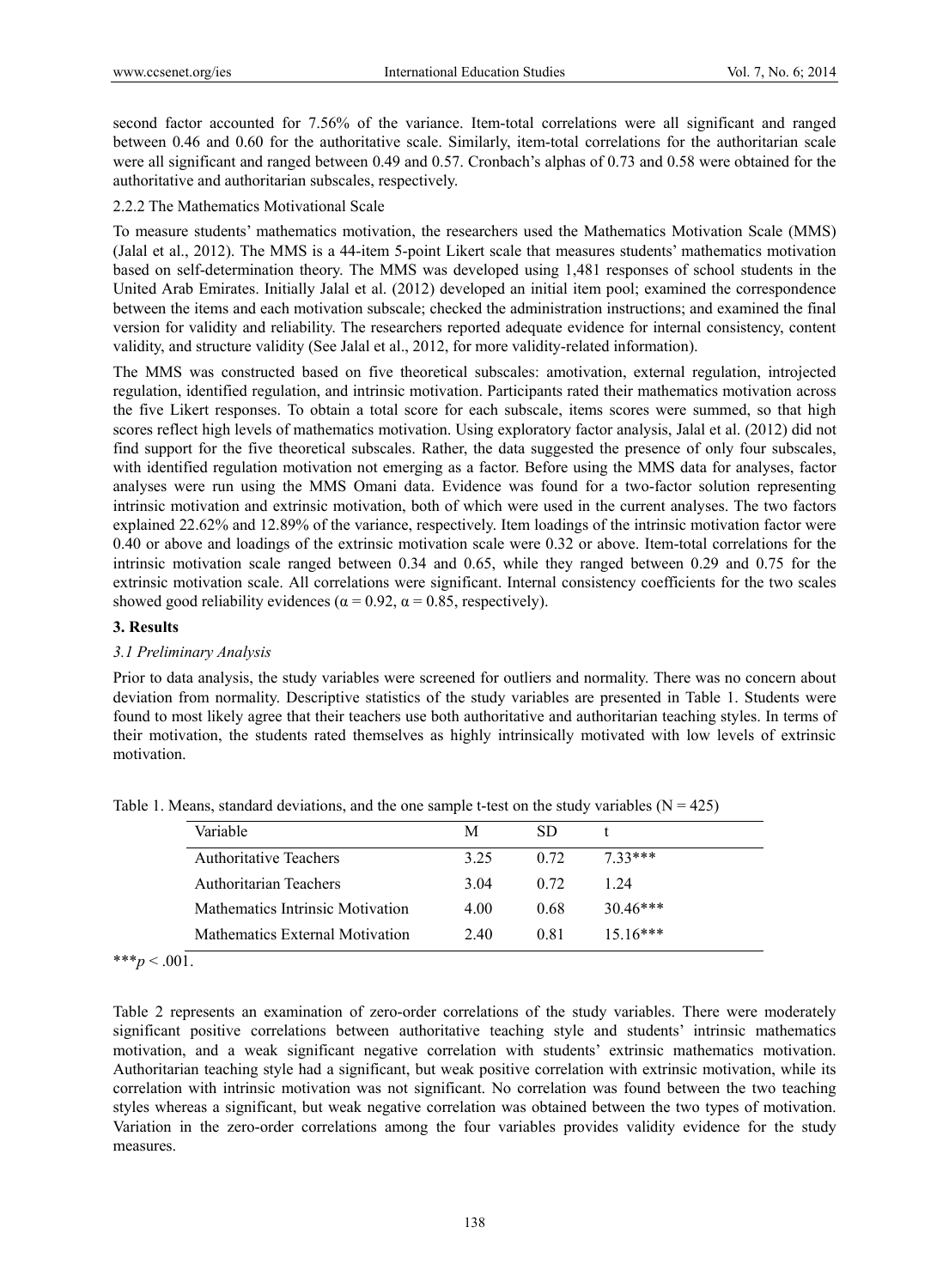| Variable                      | Authoritative<br>Teachers | Authoritarian<br><b>Teachers</b> | Intrinsic<br>Motivation | External<br>Motivation |
|-------------------------------|---------------------------|----------------------------------|-------------------------|------------------------|
| <b>Authoritative Teachers</b> |                           |                                  |                         |                        |
| Authoritarian Teachers        | 0.03                      |                                  |                         |                        |
| Intrinsic Motivation          | $0.41**$                  | 0.06                             |                         |                        |
| External Motivation           | $-0.17**$                 | $0.10*$                          | $-0.21**$               |                        |

| Table 2. Zero-Order correlations for the study variables $(N = 425)$ |
|----------------------------------------------------------------------|
|----------------------------------------------------------------------|

\*  $p < .05$ . \*\*  $p < .01$ .

#### *3.2 The Regression Models*

Two separate standard multiple regressions were used to examine the predictive value of teaching styles on students' mathematics motivation. In the first regression equation, students' intrinsic mathematics motivation represented the outcome variable, while the two teaching styles acted as predictors. In the second regression equation, the two teaching styles were used to predict students' mathematics extrinsic motivation. Because gender differences were found in the four study variables (not shown here), gender effects were controlled for in both regression equations. Even though the authoritarian teaching style did not correlate significantly with the students' mathematics intrinsic motivation, the authoritarian style was included in the equation to control for any possible interaction effect.

|      |  |  |  |  | Table 3. Multiple regression models: predicting students' intrinsic and extrinsic mathematics motivation ( $N =$ |  |
|------|--|--|--|--|------------------------------------------------------------------------------------------------------------------|--|
| 425) |  |  |  |  |                                                                                                                  |  |

| Model                            | B       | S.E. | $\beta$ | t       | Sig.     | R <sub>2</sub> |
|----------------------------------|---------|------|---------|---------|----------|----------------|
|                                  |         |      |         |         |          |                |
| Mathematics Intrinsic Motivation |         |      |         |         |          |                |
| Gender                           | $-0.09$ | 0.06 | $-0.06$ | $-1.46$ | .143     |                |
| <b>Authoritative Teaching</b>    | 0.37    | 0.04 | 0.39    | 8.50    | $.000**$ |                |
| Authoritarian Teaching           | 0.06    | 0.04 | 0.06    | 1.40    | .160     | 0.18           |
|                                  |         |      |         |         |          |                |
| Mathematics Extrinsic Motivation |         |      |         |         |          |                |
| Gender                           | 0.12    | 0.08 | 0.07    | 1.52    | .128     |                |
| <b>Authoritative Teaching</b>    | $-0.17$ | 0.05 | $-0.15$ | $-3.02$ | $.003**$ |                |
| Authoritarian Teaching           | 0.10    | 0.05 | 0.09    | 2.00    | $.046*$  | 0.05           |

Note. For Mathematics Intrinsic Motivation,  $R2 = 0.183$ ,  $\Delta R2 = 0.177$ ; For Mathematics Extrinsic Motivation, R2 = 0.048,  $\Delta$ R2 = 0.041;  $* p < .05.$  \*\*  $p < .01$ .

As shown in Table 3, the first regression model revealed that the authoritative teaching style (t =  $8.50, p \le 0.001$ ) was the only significant predictor of students' mathematics intrinsic motivation while authoritarian teaching style and gender did not reach significance. This model explained 18% of the variance in the students' mathematics intrinsic motivation. This amount of explained variance can be considered a medium effect (Cohen, 1988).

The second model dealt with students' mathematics extrinsic motivation as a dependent variable. Similarly, authoritative teaching style, authoritarian teaching style, and gender were all entered into the equation. The results (as depicted in Table 3) show that both authoritative teaching style ( $t = -3.02$ ,  $p < 0.01$ ), and authoritarian teaching style ( $t = 2.00$ ,  $p < 0.05$ ) predicted extrinsic motivation. Gender was not a significant predictor when examined with the two teaching styles. The whole model, however, can be interpreted as having a small effect (Cohen, 1988), as it explains only 5% of the variance in the students' mathematics extrinsic motivation.

#### **4. Discussion**

The current study examined the effect mathematics teachers' teaching styles had on students' mathematics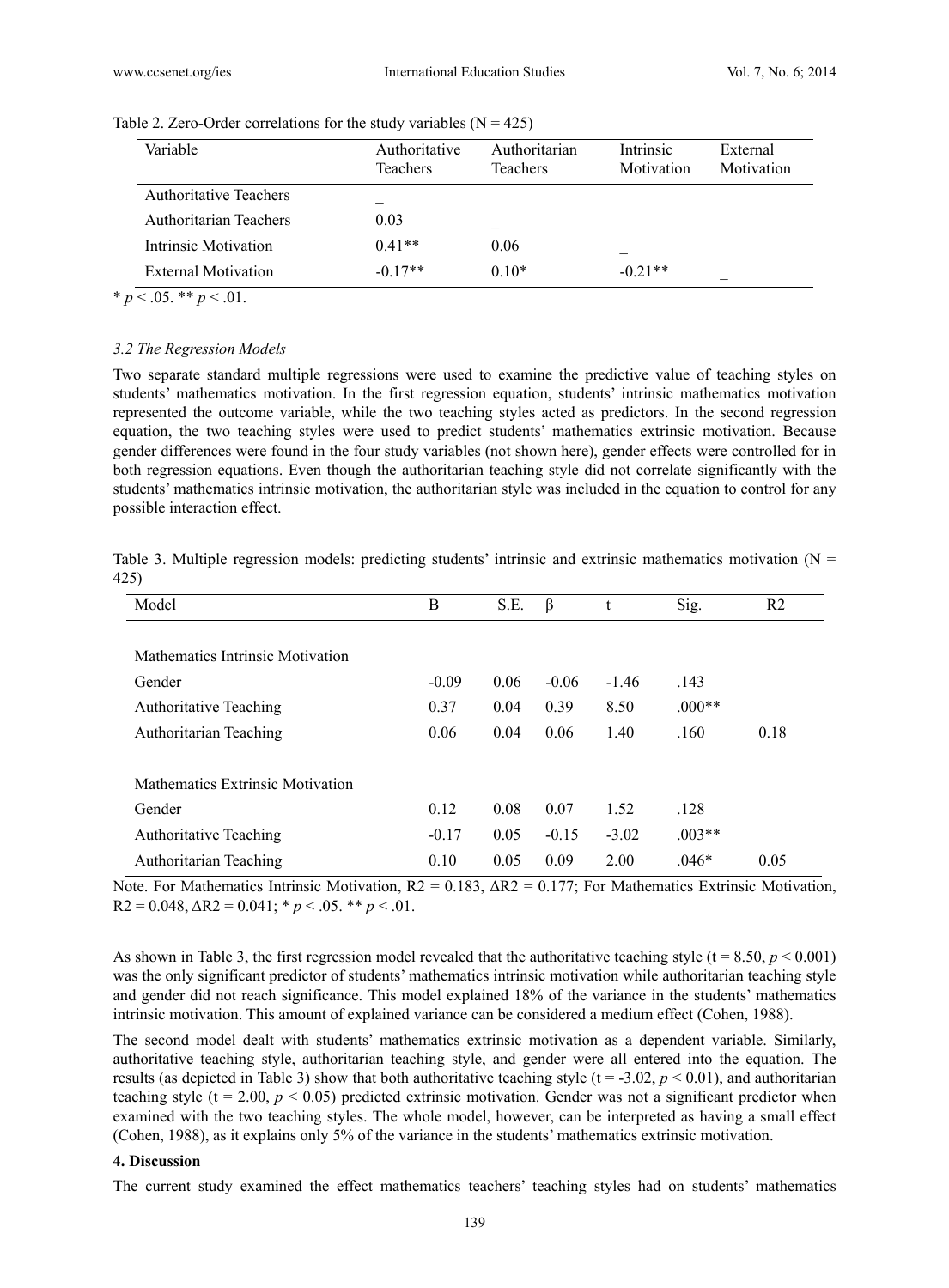motivation in the Omani context. The findings show some varied connections between different teaching styles and different types of students' motivation. Students' perceived Omani mathematics teachers to adopt authoritative teaching styles more than authoritarian teaching styles. Teachers who are both highly responsive and highly demanding are referred to as having authoritative teaching styles. In such classes, students feel that; teachers trust them; provide supportive comments; like all students; ensure an autonomous-supportive learning environment; and establish clear rules and regulations (Coldren & Hively, 2009; Walker, 2008). The results of the current study also suggest that Omani teachers use authoritarian teaching styles, though less often than authoritative ones. The use of authoritarian styles is expected to be present more in collective cultures that value conformity to authority as is the case with Oman (Triandis, 1989). The ongoing professional development programs that the Omani Ministry of Education has implemented all over the country may explain the high use of authoritative styles, and the limited use of authoritarian ones.

In terms of motivation, the findings of this study show that Omani students are intrinsically motivated to learn mathematics. According to Stevens et al. (2004) this intrinsic motivation is an important component of students' success in mathematics achievement; and life-time learning is more likely to be fostered in an environment that focuses on intrinsic motivation (Matteson et al., 2011). Another factor involved in student's motivation to learn mathematics emerges from extrinsic resources such as pleasing teachers or parents, avoiding failure, or being embarrassed. The negative relationship between the two motivational orientations suggest that, promoting students' intrinsic mathematics motivation may help in decreasing their extrinsic motivation, and thus improve students' learning processes. As explained below, authoritative teachers are more able to promote students' intrinsic motivation than authoritarian teachers.

The findings of the study support the existence of an effect of teaching styles on students' mathematics motivation. The utilizing of an authoritative teaching style can explain a fair percentage of variation in students' intrinsic motivation. Authoritative teachers are believed to build a trusted environment where students' feelings, emotions, and opinions are considered; needs are fulfilled; expectations are clear, mistakes are admitted; doors are open for questions, and regulations are discussed before implementation. As a result, students start to value, enjoy and perhaps even love learning mathematics. Students are motivated to learn mathematics so they can learn new things, explore innovative methods, compete with themselves, develop different skills, and feel distinguished in their performance. These motivational aspects were found to produce positive learning outcomes and to enhance students' development and well-being (Barker, Clark, Crowl, & Carlson, 2009; Davis, Gabelman, & Wingfield, 2011; Walker, 2009).

Even though the effects of authoritative teaching styles on students' extrinsic motivation for mathematics were low, the presence of a significant negative relationship suggests that teachers who provide care and warmth in relationships, along with high expectations for students' performance, may help in decreasing students' dependence on extrinsic motivation when studying mathematics. This negative relationship may be explained as a result of the positive influence of teachers' authoritative styles on students' intrinsic motivation; with the negative correlation between the two motivational orientations signaling that when students develop intrinsic motivation toward learning mathematics, they become less dependent on extrinsic motivation. Earlier research, such as that done by Lepper, Corpus, and Iyengar (2005) supports the negative connection between these two motivational orientations.

Authoritarian teaching styles did not show effects on students' intrinsic motivation and had only marginal effects on increasing students' extrinsic motivation ( $\beta = 0.97$ ,  $p = 0.046$ ). This implies that teachers are advised to limit the use of authoritarian teaching styles as they do not promote student interest and intrinsic mathematics motivation. In addition, these styles may develop a learner's tendency to rely on extrinsic motivation, which does not stimulate a love of mathematics, and cannot guarantee life-long interest in mathematics.

The positive effects of the authoritative teaching style are in line with the documented positive effects of an authoritative parenting style on a student's wellbeing (Aldhafri, 2011; Assadi et al., 2007; Besharat et al., 2011; Cheung et al., 2008; Driscoll, Russell, & Crockett, 2008; Dwairy, 2004; Gonzalez et al., 2002; Turner et al., 2009). On the other hand, the effects of the authoritarian teaching style on increasing an undesirable motivational orientation (extrinsic motivation) can be understood in line with the negative adolescents' outcomes that were reported as a result of the authoritarian parenting styles (Barry, Dunlap, Lochman, & Wells, 2009; Driscoll et al., 2008; Gonzalez et al., 2002). This correspondence between the findings in the parents and teachers literature indicates that authoritative styles in parenting and teaching are more likely to produce positive students' outcomes while the authoritarian styles tend to result in negative students' outcomes.

This pattern of connections between math teachers' teaching styles and students' motivational orientations needs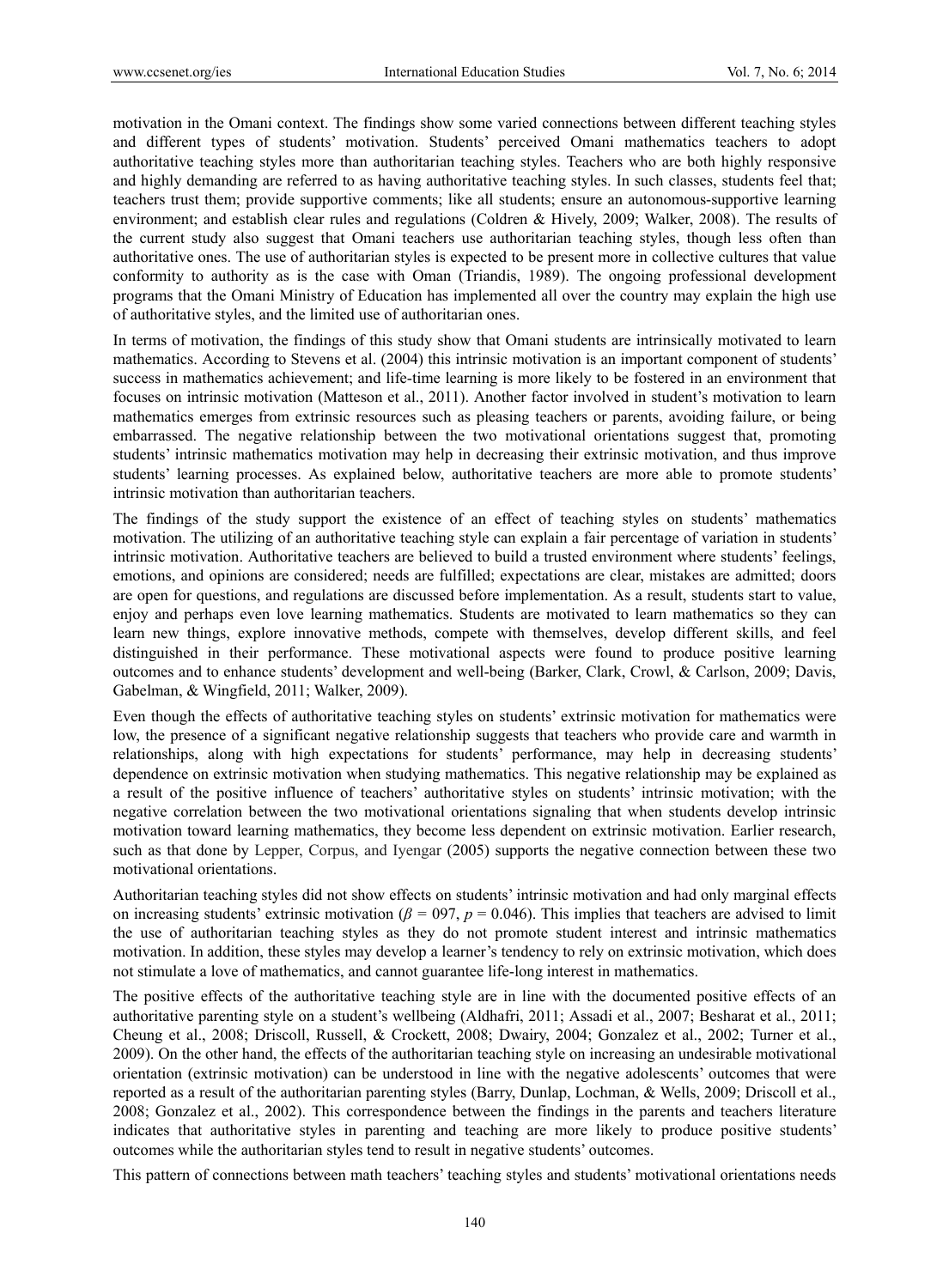to be examined across different cultures. The existing literature on parenting styles suggests that, especially for the authoritarian parenting style, culture is a vital contextual factor that may shift the effects on adolescents' outcomes from being negative to be positive or vice versa (K. Chan & S. Chan, 2009; Chao, 1994; Chen & Luster, 2002; Cheung et al., 2008; Hill, 1995).

#### **5. Conclusion**

To conclude, taking the two regression models findings together, students who perceived their teachers to be authoritative tend to have higher levels of intrinsic motivation toward mathematics and lower levels of extrinsic motivation towards mathematics. In contrast, students who perceived their teachers to be authoritarian were more likely to show higher levels of extrinsic motivation. Their intrinsic motivation, however, did not seem to be influenced by their perceptions of their teachers being authoritarian.

Based on these findings, authoritative teaching practices among teachers need to be promoted in order to develop students' intrinsic motivation and to minimize levels of extrinsic motivation. To enable this, teacher education programs should carefully select teaching methods and course materials. They would be well served by choosing ones that foster positive attitudes in pre-service teachers towards implementing strategies for the promotion of students' intrinsic motivation. In addition, in-service training programs may contribute to the development of teachers' abilities to structure the learning environment around intrinsic motivation.

Future research may examine the connections between teaching styles and students' outcomes while considering possible meditational factors, particularly students' personal attributes that were found to interact with environmental variables in affecting students' outcomes (Hannum & Dvorak, 2004; Meunier et al., 2011; Smith & College, 2007). Other related factors that may influence students' outcomes (including their motivation) include cultural values, peer pressure, and parental involvement (e.g., Lee, Daniels, & Kissinger, 2006; Smith & College, 2007).

#### **Acknowledgements**

We thank Sultan Qaboos University for its research grant (IG/EDU/PSYC/11/01) that helped in collecting the data used in this paper.

#### **References**

- Ahmad, I., Said, H., & Khan, F. (2013). Effects of corporal punishment on students' motivation and classroom learning. *Review of European Studies, 5*(4), 130-134. http://dx.doi.org/10.5539/res.v5n4p130
- Aldhafri, S. (2011). Self-efficacy and physical self-concept as mediators of parenting influence on adolescents' adjustment and wellbeing. *Journal of Psychology in Africa, 21*(4), 511-520.
- Aldhafri, S., & Al-Hadabi, A. (in press). Alaqat almualim-altalib wa dafeiat altaalom lada talibat alsofof (5-11) be sultanate Oman [Teacher-Student Relationship and Motivation to Learn for Female Students From Grades (5-11) in the Sultanate of Oman]. *Journal of Psychological and Educational Sciences*.
- Aldhafri, S., Kazem, A., Alzubiadi, A., Yousif, Y., Al-Bahrani, M., & Alkharusi, H. (2009). Developmental aspects for Omani adolescents (12-18 years): Piloting instruments and Initial Findings. International Yearbook on Teacher Education (pp. 165-175), *Proceedings of the 54th International Council on Education for Teaching (ICET) World Assembly*, Muscat, Oman.
- Aldhafri, S., Kazem, A., Alzubiadi, A., Yousif, Y., Al-Bahrani, M., & Alkharusi, H. (2011). Anmat altansheah alwalediah lda attolab alomanien (assofof 7 ela 12) waalaqtuha bba'dh alawamel aldimoghraphiah [Parenting styles as perceived by Omani children (classes 7 to 12) and their relationships with some demographic variables]. *The International Journal for Educational Research, 29*, 1-26.
- Alkharusi, H., Aldhafri, S., Kazem, A., Alzubiadi, A., & Al-Bahrani, M. (2011). Development and validation of a short version of the Parental Authority Questionnaire. *Social Behavior and Personality, 39*, 1193-1208. http://dx.doi.org/10.2224/sbp.2011.39.9.1193
- Anonymous. (2007). Engaging maths: The importance of maths for innovation. *Strategic Direction, 23*(11), 36-38. http://dx.doi.org/10.1108/02580540710832960
- Assadi, S., Zokaei, N., Kaviani, H., Mohammadi, M., Ghaeli, P., Gohari, M., & van de Vijver, F. (2007). Effect of sociocultural context and parenting style on scholastic achievement among Iranian adolescents. *Social Development, 16*(1), 169-180. http://dx.doi.org/10.1111/j.1467-9507.2007.00377.x
- Barker, J., Clark, T., Crowl, A., & Carlson, J. (2009). The influence of authoritative teaching on children's school adjustment: Are children with behavioral problems differentially affected. *School Psychology International,*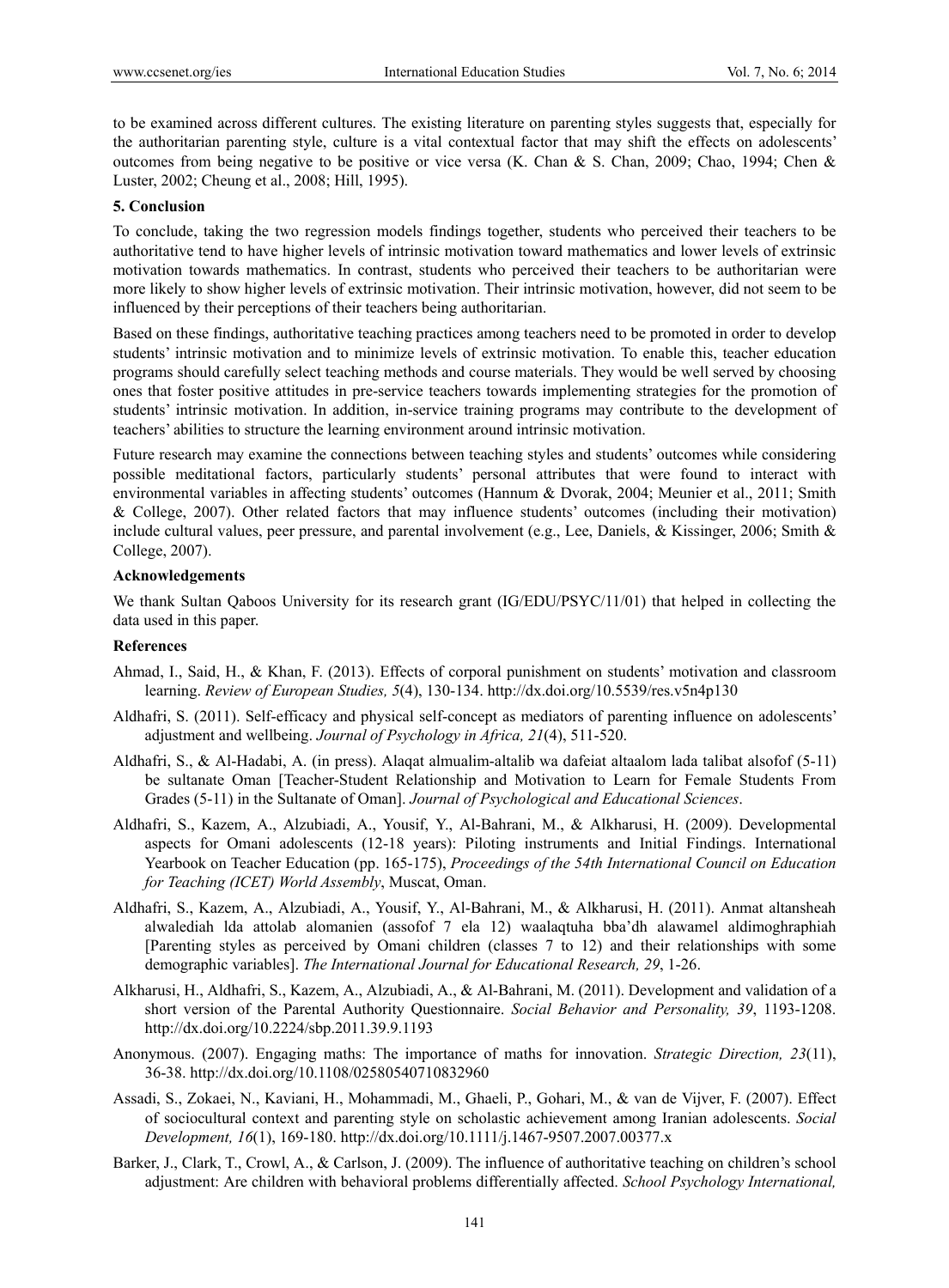*30*, 374. http://dx.doi.org/10.1177/0143034309106945

- Barry, T., Dunlap, S., Lochman, J., & Wells, K. (2009). Inconsistent discipline as a mediator between maternal distress and aggression in boys. *Child & Family Behavior Therapy, 31*, 1-19. http://dx.doi.org/10.1080/07317100802701186
- Besharat, M., Azizi, K., & Poursharifi, I. (2011). The relationship between parenting styles and children's academic achievement in a sample of Iranian families. *Procedia Social and Behavioral Sciences, 15*, 1280-1283. http://dx.doi.org/10.1016/j.sbspro.2011.03.277
- Buri, J. (1991). Parental Authority Questionnaire. *Journal of Personality Assessment, 57*(1), 110-119. http://dx.doi.org/10.1207/s15327752jpa5701\_13
- Chan, K., & Chan, S. (2009). Emotional autonomy and perceived parenting styles: Relational analysis in the Hong Kong cultural context. *Asia Pacific Educational Review, 10*, 433-443. http://dx.doi.org/10.1007/s12564-009-9050-z
- Chao, R. (1994). Beyond parental control and authoritarian parenting style: Understanding Chinese parenting through the cultural notion of training. *Child Development, 65*(4), 1111-1119. http://dx.doi.org/10.2307/1131308
- Chen, F., & Luster, T. (2002). Factors related to parenting practices in Taiwan. *Early Child Development and Care, 172*, 413-430. http://dx.doi.org/10.1080/03004430214549
- Cheung, C., & McBirde-Chang, C. (2008). Relations of perceived maternal parenting style, practices and learning motivation to academic components in Chinese children. *Merrill-Palmer Quarterly, 54*(1), 1-22. http://dx.doi.org/10.1353/mpq.2008.0011
- Cohen, J. (1988). *Statistical power analysis for the behavioral sciences* (2nd ed.). Hillsdale, NJ: Lawrence Erlbaum Associates.
- Coldren, J., & Hively, J. (2009). Interpersonal teaching style and student impression formation. *College Teaching, 57*(2), 93-98. http://dx.doi.org/10.3200/CTCH.57.2.93-98
- Colleen, M. (2013). Motivating students for content mastery. *Journal of Family and Consumer Sciences, 105*(2), 38-40.
- Davis, H., Gabelman, M., & Wingfield, R. (2011). "She let us be smart:" Low-income African American first grade students' understanding of teacher closeness and influence. *Journal of Classroom Interaction, 46*(1), 4-16.
- Dever, B., & Karabenick, S. (2011). Is authoritative teaching beneficial for all students? A multi-level model of the effects of teaching style on interest and achievement. *School Psychology Quarterly, 26*(2), 131-144. http://dx.doi.org/10.1037/a0022985
- Domino, J. ( 2009). Teachers' influences on students' attitudes towards mathematics. *Research and Teaching in Developmental Education, 26*(1), 32-54.
- Driscoll, A., Russell, S., & Crockett, L. (2008). Parenting styles and youth well-being across immigrant generations. *Journal of Family Issues, 29*(2), 185-209. http://dx.doi.org/10.1177/0192513X07307843
- Dwairy, M. (2004). Parenting styles and mental health of Palestinian-Arab adolescents in Israel. *Transcultural Psychiatry, 41*(2), 233-252. http://dx.doi.org/10.1177/1363461504043566
- Gill, M., Ashton, P., & Algina, J. (2004). Authoritative schools: A test of a model to resolve the school effectiveness debate. *Contemporary Educational Psychology, 29*, 389-409. http://dx.doi.org/10.1016/j.cedpsych.2003.10.002
- Gonzalez, A., Holbein, M., & Quilter, S. (2002). High school students' goal orientations and their relationship to perceived parenting styles. *Contemporary Educational Psychology, 27*, 450-470. http://dx.doi.org/10.1006/ceps.2001.1104
- Hammouri, H. (2004). Attitudinal and motivational variables related to mathematics achievement in Jordan: Findings from the Third International Mathematics and Science Study (TIMSS). *Educational Research, 46*(3), 241-257. http://dx.doi.org/10.1080/0013188042000277313
- Hannum, J., & Dvorak, D. (2004). Effects of family conflict, divorce, and attachement patterns on the psychological distress and social adjustment of college freshmen. *Journal of College Student Development, 45*(1), 27-42. http://dx.doi.org/10.1353/csd.2004.0008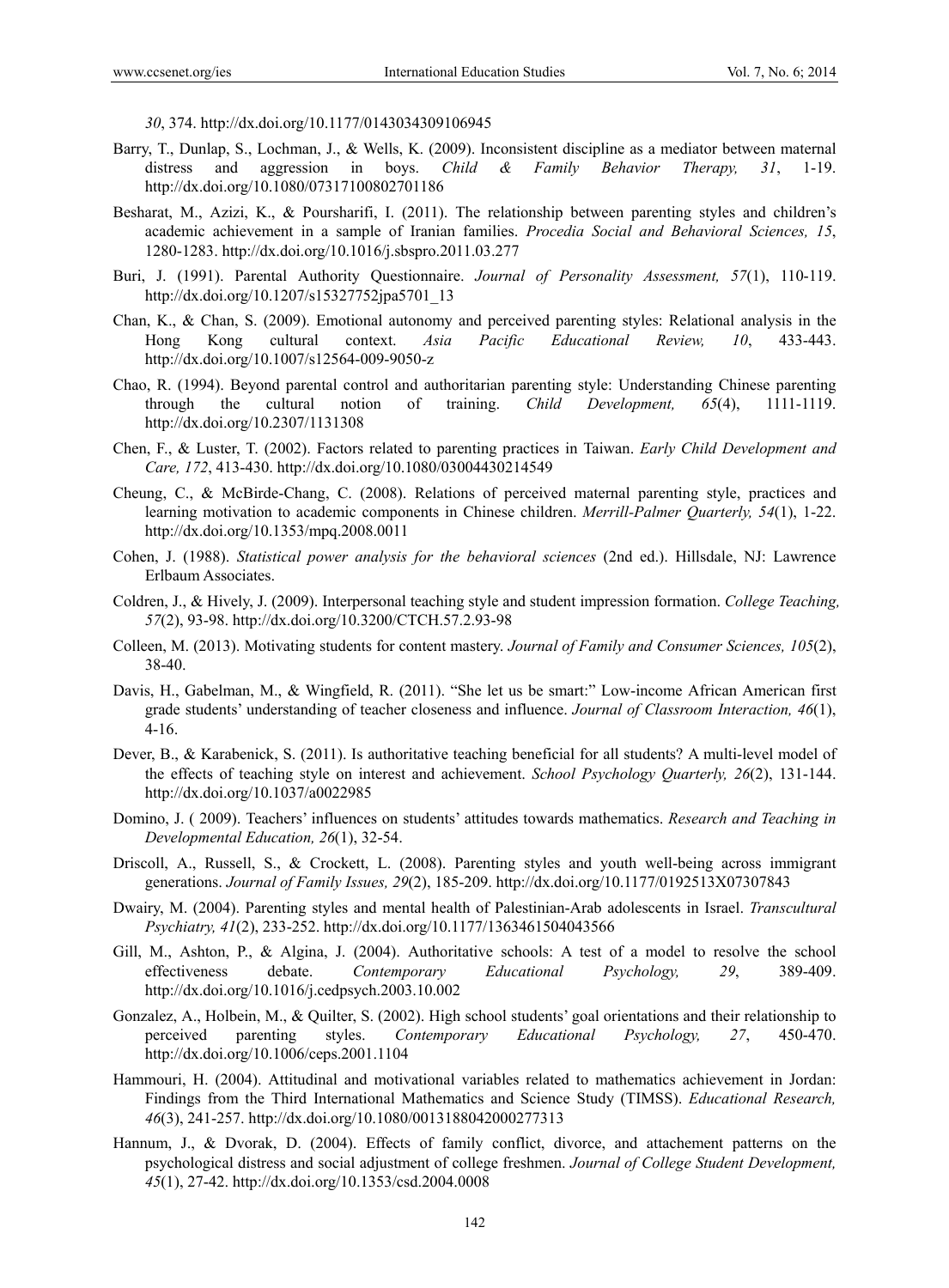- Hill, N. (1995). The relationship between family environment and parenting style: A preliminary study of African American families. *Journal of Black Psychology, 21*(4), 408-423*.* http://dx.doi.org/10.1177/00957984950214007
- Hofstede, G. (2001). *Culture's consequences: Comparing values, behaviors, institutions, and organizations across nations* (2nd ed.). Thousand Oaks, CA: Sage.
- Ispir, O., Ay, Z., & Saygi, E. (2011). Higher achiever students' self-regulated learning strategies, motivation towards mathematics and their thinking style. *Education and Science, 36*(162), 235-246.
- Jalal, H., Alsawaie, O., Alsartawi, A., Alghazo, I., & Tibi, S. (2012). Developing Mathematics Motivation Scale for the United Arab Emirates. *Journal of Educational & Psychological Studies, 6*(3), 1-11.
- Lee, S., Daniels, M., & Kissinger, D. (2006). Parental influences on adolescent adjustment: Parenting styles versus parenting practices. *The Family Journal: Counseling and Therapy for Couples and Families, 14*(3), 253-259. http://dx.doi.org/10.1177/1066480706287654
- Lepper, M., Corpus, J., & Iyengar. S. (2005). Intrinsic and extrinsic motivational orientations in the classroom: Age differences and academic correlates. *Journal of Educational Psychology, 97*(2), 184-196. http://dx.doi.org/10.1037/0022-0663.97.2.184
- Matteson, S., Swarthout, M., Reichwein, L. (2011). Student Motivation: Perspectives from mathematics teachers. *Action in Teacher Education, 33*(3), 283-297. http://dx.doi.org/10.1080/01626620.2011.592123
- Meunier, J., Roskam, I., Stievenart, M., Moortele, G., Browne, D., & Kumar, A. (2011). Externalizing behavior trajectories: The role of parenting, sibling relationships and child personality. *Journal of Applied Developmental Psychology, 32*, 20-33. http://dx.doi.org/10.1016/j.appdev.2010.09.006
- Morgan, S. (2013). Motivating students–Carrot or stick? *Veterinary Nursing Journal, 28*(2), 63-65. http://dx.doi.org/10.1111/vnj.12006
- Muller, C. (2001). The role of caring in the teacher-student relationship for at-risk students. *Sociological Inquiry, 71*(2), 55-241. http://dx.doi.org/10.1111/j.1475-682X.2001.tb01110.x
- Pimta, S., Tayruakham, S., & Nuangchalerm, P. (2009). Factors influencing problem solving ability of sixth grade students. *Journal of Social Sciences, 5*(4), 381-385. http://dx.doi.org/10.3844/jssp.2009.381.385
- Santrock, J. (2009). *Educational Psychology: A tool for effective teaching*. New York: McGraw-Hill.
- Singh, K., Granville, M., & Dika, S. (2002). Mathematics and science achievement: Effect of motivation, interest, and academic engagement. *The Journal of Educational research, 95*(6), 323-332. http://dx.doi.org/10.1080/00220670209596607
- Smith, G., & College, D. (2007). *Parenting effects on self-efficacy and self-esteem in late adolescence and how those factors impact adjustment to college.* Paper presented at the annual meeting of the Eastern Psychological Association, Philadelphia, PA.
- Stevens, T., Olivarez, A., Lan, W., & Runnels, M. (2004). Role of mathematics self-efficacy and motivation in mathematics performance across ethnicity. *The Journal of Educational Research, 97*(4), 208-221. http://dx.doi.org/10.3200/JOER.97.4.208-222
- Triandis, H. (1989). The self and social behavior in differing cultural contexts. *Psychological Review, 9*, 506-520. http://dx.doi.org/10.1037/0033-295X.96.3.506
- Tuan, L. (2012). An empirical research into EFL learners' motivation. *Theory and Practice in Language Studies, 2*(3), 430-439. http://dx.doi.org/10.4304/tpls.2.3.430-439
- Turner, E., Chadler, M., & Heffer, R. (2009). The influence of parenting styles, achievement motivation and self-efficacy on academic performance in college students. *Journal of College Student Development, 50*(3), 337-346. http://dx.doi.org/10.1353/csd.0.0073
- Walker, J. (2008). Looking at teacher practices through the lens of parenting style. *The Journal of Experimental Education, 72*(2), 218-240. http://dx.doi.org/10.3200/JEXE.76.2.218-240
- Walker, J. (2009). Authoritative classroom management: How control and nurturance work together. *Theory Into Practice, 48*, 122-129.
- Wentzel, K. (2002). Are effective teachers like good parents? Teaching styles and student adjustment in early adolescence. *Child Development, 73*(1), 287-301. http://dx.doi.org/10.1111/1467-8624.00406